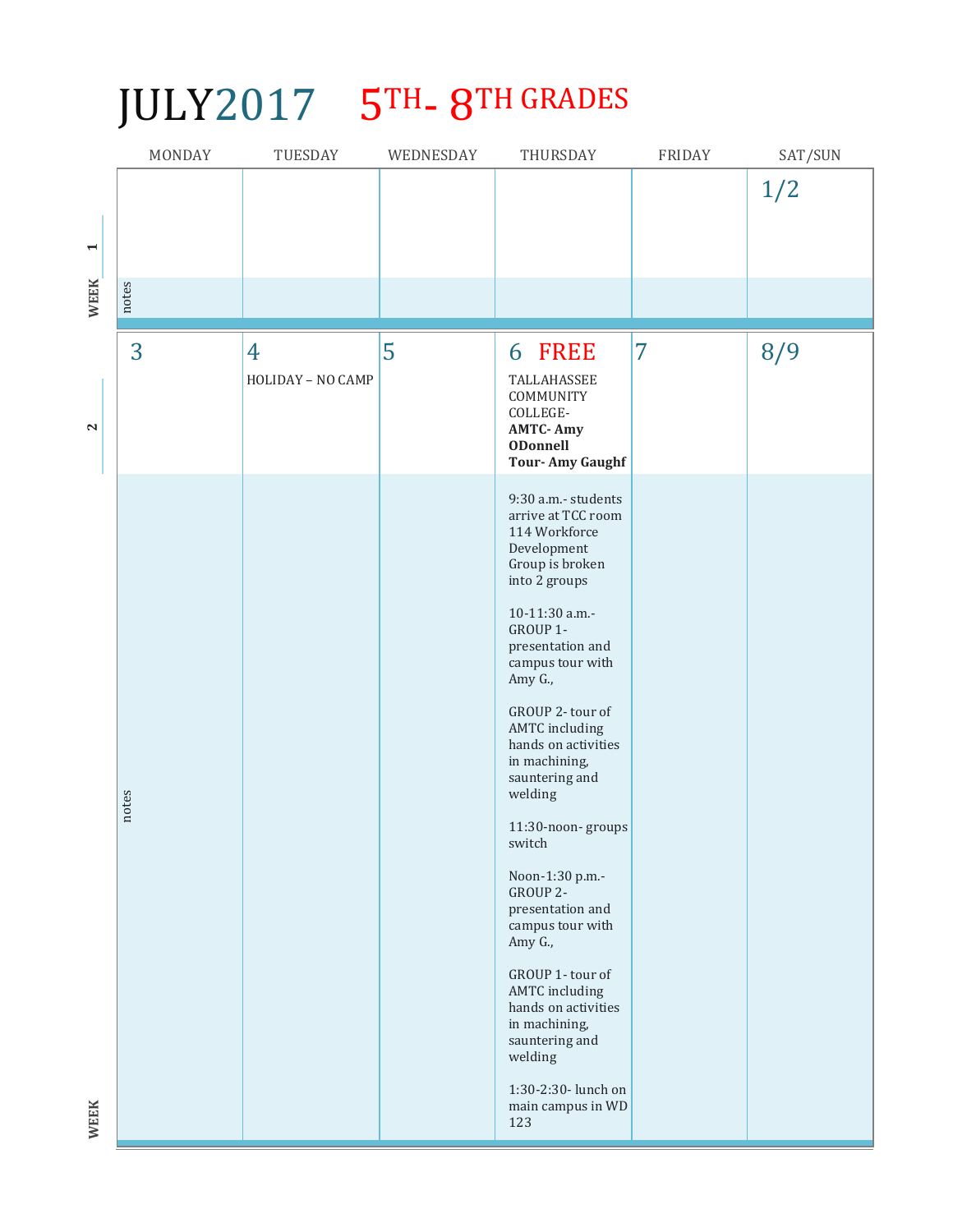| 3    | 10<br><b>Create and send</b><br>permission slips<br>to parents<br>allowing<br>students to bring<br>home a pet fish in 2 groups<br>their aquaponic<br>system. | 11 PAID<br><b>FARMING THE</b><br>FUTURE-<br><b>AQUAPONICS</b><br>-at center<br>Campers broken into                                                                                                                                 | 12                                                                                                                                                                                                                                                                                                                               | 13 PAID<br>CHALLENGER<br>PLANETARIUM-<br><b>DREAM BIG</b><br><b>ENGINEERING OUR</b><br>WORLD<br>200 S Duval St,<br>Tallahassee, FL<br>32301<br><b>Samantha Reaves</b><br>All campers | 14                                                                                                                                                                                                                                                                                                                               | 15/16<br><b>Send waiver</b><br>letters to parents<br>of students to<br>sign for the FSU<br><mark>Marine Lab trip</mark><br>on the 18th and<br>20th. |
|------|--------------------------------------------------------------------------------------------------------------------------------------------------------------|------------------------------------------------------------------------------------------------------------------------------------------------------------------------------------------------------------------------------------|----------------------------------------------------------------------------------------------------------------------------------------------------------------------------------------------------------------------------------------------------------------------------------------------------------------------------------|--------------------------------------------------------------------------------------------------------------------------------------------------------------------------------------|----------------------------------------------------------------------------------------------------------------------------------------------------------------------------------------------------------------------------------------------------------------------------------------------------------------------------------|-----------------------------------------------------------------------------------------------------------------------------------------------------|
| WEEK | notes                                                                                                                                                        | GROUP 1-<br>10 a.m.-noon-lesson<br>on aquaponics and<br>create own<br>aquaponics system<br>Noon-1p.m.- all<br>student have lunch<br><b>GROUP 2</b><br>1 p.m.-3 p.m. lesson<br>on aquaponics and<br>create own<br>aquaponics system |                                                                                                                                                                                                                                                                                                                                  | 11 a.m.- noon show<br>Noon-1 p.m.- brown<br>bag lunch on<br>Klemen Plaza                                                                                                             |                                                                                                                                                                                                                                                                                                                                  |                                                                                                                                                     |
| 4    | 17                                                                                                                                                           | 18                                                                                                                                                                                                                                 | 19<br>GROUP 1-<br>FSU COASTAL<br>AND MARINE<br>LABORATORY-<br>MARSH WALK<br>3618 US-98, St<br><b>Teresa, FL 32358</b><br>Half of students<br>*campers need<br>clothes that can<br>get wet/muddy<br>closed-toe shoes,<br>sunscreen, water,<br>bug spray and<br>change of clothes<br><b>WAIVER NEEDED</b><br><b>TO PARTICIPATE</b> | 20                                                                                                                                                                                   | 21<br>GROUP 2-<br>FSU COASTAL<br>AND MARINE<br>LABORATORY-<br>MARSH WALK<br>3618 US-98, St<br><b>Teresa, FL 32358</b><br>Half of students<br>*campers need<br>clothes that can<br>get wet/muddy<br>closed toe shoes,<br>sunscreen, water,<br>bug spray and<br>change of clothes<br><b>WAIVER NEEDED</b><br><b>TO PARTICIPATE</b> | 22/23                                                                                                                                               |